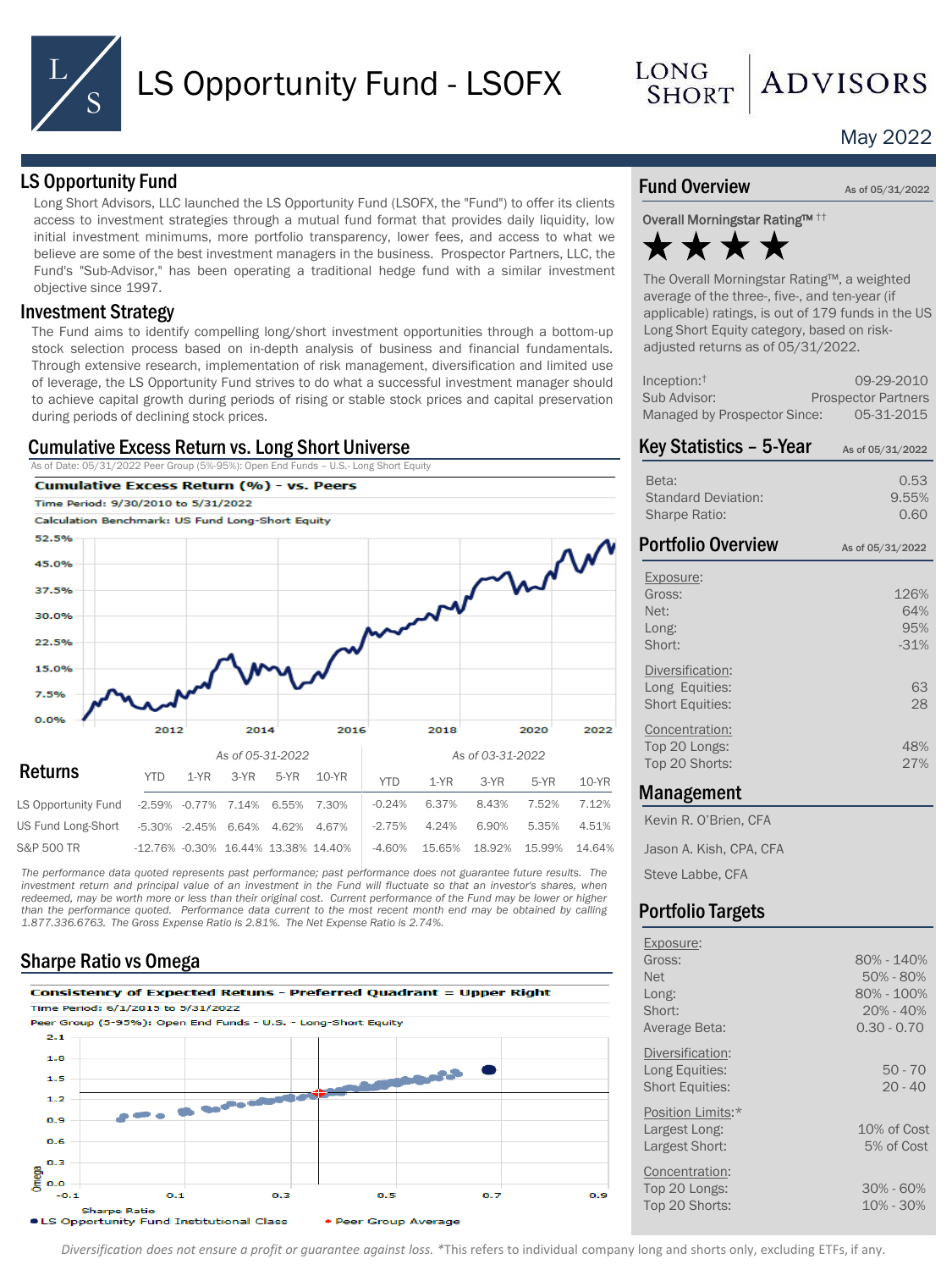# LONG ADVISORS

# Top Holdings by Sector\* The Control of the Control of the As of 05/31/2022 Portfolio Fit

| Top Longs:<br>Berkshire Hathaway- Financials<br>US Bancorp - Financials | 4.4%<br>3.1% | <b>Top Shorts</b><br>Commonwealth Bank of Australia-Financials<br><b>Truist - Financials</b> | $-2.2%$<br>$-1.7%$ |
|-------------------------------------------------------------------------|--------------|----------------------------------------------------------------------------------------------|--------------------|
| Pioneer Natural - Energy                                                | $3.4\%$      | Kimberly-Clark - Consumer Staples                                                            | $-1.7\%$           |
| Schlumberger Ltd - Energy                                               | 2.4%         | Kellogg Co-Consumer Staples                                                                  | $-1.6%$            |
| Merck & Co. - Healthcare                                                | 2.6%         | Service Corp - Consumer Discretionary                                                        | $-1.8%$            |
| Johnson & Johnson - Healthcare                                          | 2.3%         | Lowe's Co's - Consumer Discretionary                                                         | $-1.0%$            |

*\**This refers to individual company long and shorts only, excluding ETFs, if any.

Current and future portfolio holdings are subject to risk and change.

## Risk Characteristics – 5-year  $\overline{a}$  As of 05/31/2022



Investors can use the LS Opportunity Fund as a core long-short equity holding due to its potential ability to not only protect in down equity markets but to stay "in the game" in up markets. Unlike other dynamic (variable net exposure) or market timing strategies, the LS Opportunity Fund is primarily focused on selecting individual companies to either go long or short within a target net exposure range of 50%-80%. In addition, when analyzing a potential investment, analysis and decisions are grounded in a<br>credit-based, bottom-up fundamental process which begins with the balance<br>sheet and cash flow statement as opposed to an income statement or valuation only driven approach.<br>Constructed both long and short in a value-based, all-cap approach, the strategy minimizes growth/value basis risk and consequently experiences lower volatility relative to its net exposure than most comparable strategies which has historically resulted in positive alpha and positive risk-adjusted numbers.

| 2022 Returns        | Jan      | Feb      | Mar   | Apr     | May   | Jun      | Jul      | Aug   | Sep      | Oct   | Nov      | Dec   |
|---------------------|----------|----------|-------|---------|-------|----------|----------|-------|----------|-------|----------|-------|
| LS Opportunity Fund | $-0.66%$ | $-0.55%$ | 0.98% | $-4.35$ | 2.08% |          |          |       |          |       |          |       |
| US Fund Long-Short  | $-2.09%$ | $-1.39%$ | 0.72% | $-3.36$ | 0.77% |          |          |       |          |       |          |       |
| S&P 500             | $-5.17%$ | $-2.99%$ | 3.71% | $-8.72$ | 0.18% |          |          |       |          |       |          |       |
|                     |          |          |       |         |       |          |          |       |          |       |          |       |
|                     |          |          |       |         |       |          |          |       |          |       |          |       |
| 2021 Returns        | Jan      | Feb      | Mar   | Apr     | Mav   | Jun      | Jul      | Aug   | Sep      | Oct   | Nov      | Dec   |
| LS Opportunity Fund | $-1.62%$ | 4.42%    | 2.65% | 3.63%   | 1.01% | $-1.70%$ | $-0.96%$ | 0.72% | $-1.32%$ | 3.46% | $-2.23%$ | 4.07% |
| US Fund Long-Short  | $-0.69%$ | 2.61%    | 3.03% | 2.98%   | 1.05% | $-0.20%$ | 0.41%    | 1.29% | $-2.99%$ | 2.64% | $-1.21%$ | 3.17% |

# **Disclosure**

<sup>††</sup> The Morningstar Rating for funds, or "star rating", is calculated for managed products (including mutual funds, variable annuity and variable life subaccounts, exchange-traded funds and openended mutual funds are considered a single population for comparative purposes It is calculated based on a Morningstar Risk-Adjusted Return<br>measure that accounts for variation in a managed product's monthly excess performa rewarding consistent performance. The top 10% of products in each product category received 5 stars, the next 22 5% receive 4 stars, the next 35% receive 3 stars, the next 22 5% receive 2 stars, and the bottom 10% receive 1 star. The Overall Morningstar Rating for a managed product is derived from a weighted average of the performance figures associated with its three-, five-, and 10-year (if applicable) Morningstar Rating metrics The weights are: 100% three-year rating for 36-59 months of total returns, 60% five-year rating/40% three-year rating for 60-119 months of total returns, and 50% 10-year rating/30% five-year rating/20% three-year rating for 120 or more months of total returns. While the 10-year overall star rating formula seems to give the most weight to the 10-year period, the most recent three-year period actually has the greatest impact because it is included in all three rating periods. Across the US Long Short Equity category, as of 05/31/2022, LSOFX received the following Morningstar Rating™<br>for the 3-year, 5-year, 10-year periods, respectively: 3 stars out of 179

#### Past performance is not a guarantee of future results.

**Important Risk Information**<br>Investment in shares of a long/short equity fund have the potential for significant risk and volatility. A short equity strategy can diminish returns in a rising market as well as having the potential for unlimited losses. These types of funds typically have a high portfolio turnover that could increase transaction costs and cause short-term capital gains to be realized. The stocks in the Fund's portfolio may decline in value or not increase in value when the stock market in general is increasing or decreasing in value and you could lose money. The Fund may lose money due to fluctuations within the stock market which may be unrelated to individual issuers and could not have been predicted. The price of the securities which the Fund holds may change unpredictably and due to local, regional, international, or global events. In the case of a general market downturn, multiple asset classes, or the entire market, may be negatively affected for an extended and u

#### Risk Statistic Definitions:

Standard Deviation measures the volatility of the Fund's returns. Beta measures the Fund's sensitivity to market movements. Sharpe Ratio uses the Fund's standard deviation and average excess return over the risk-free rate to determine reward per unit of risk. R-squared represents the percentage of the portfolio's movements that can be explained by general market movements. Upside/Downside Capture Ratio measures a manager's ability to generate an excess return above the benchmark return in up markets and retain more of the excess return in down markets. Risk statistics are relative to the S&P 500. Batting Average is a statistical measure used to evaluate an investment manager's ability to meet or beat their index. Omega is a relative measure of the likelihood of achieving a given return. Max Drawdown is the peak-to-trough decline during a specific recorded period of an investment. Gross Exposure is the sum of the absolute values of the fund's long and short exposures.

# LSOFX

May 2022